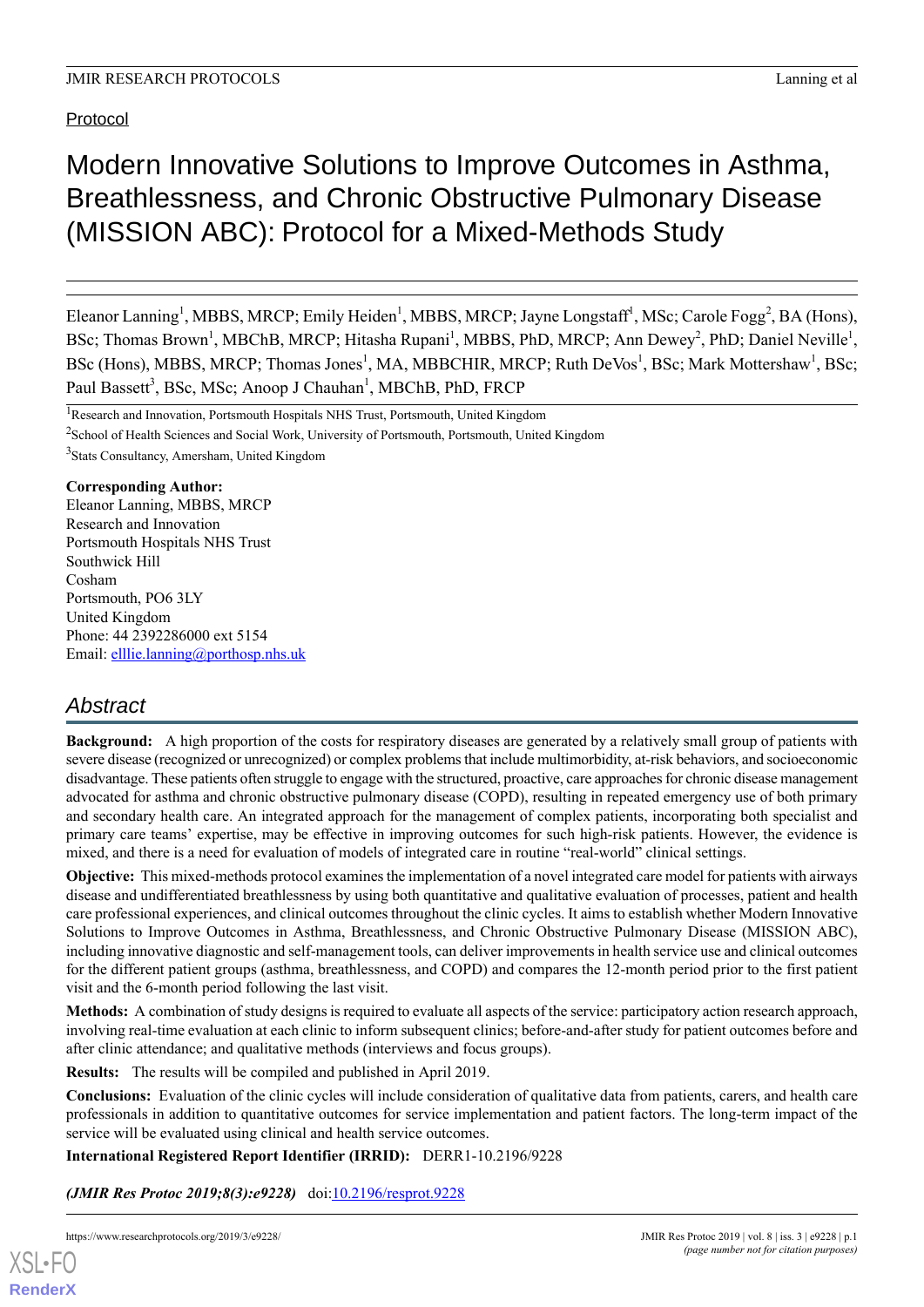## **KEYWORDS**

asthma; breathlessness; COPD; diagnosis; integration; participatory action research

## *Introduction*

#### **The Burden of Disease**

Respiratory diseases are highly prevalent and a major cause of health care utilization in Wessex, United Kingdom. The two most common chronic respiratory diseases—asthma and chronic obstructive pulmonary disease (COPD)—are underdiagnosed, are major drivers to acute care episodes, and show poor clinical outcomes compared to other conditions in many areas of the region.

More than 1 million people in the United Kingdom are diagnosed with COPD. There is still a "prevalence gap" between the expected and actual prevalence of COPD among general practitioner (GP) practices, and in 13% of the UK population aged over 35 years, COPD is undiagnosed. These "missing millions" will likely need acute care, and 15% will only be diagnosed on admission to the hospital [\[1](#page-10-0)]. More than 5 million people are affected by asthma in the United Kingdom, and more than 500,000 people have severe or difficult-to-control asthma, of which 70% have an allergic subtype [\[2](#page-10-1)]. Patients with severe, exacerbation-prone disease are more likely to be admitted to the hospital and account for the most significant utilization of health services. Both COPD and asthma are associated with increased morbidity and mortality and can lead to disabling symptoms that impact the patient's quality of life and well-being. COPD is the fifth most common cause of death in the United Kingdom, resulting in approximately 25,000 deaths annually. It is also the second most common cause for hospital admission in the United Kingdom, and 35% of patients are readmitted within 30 days. In 2009, asthma accounted for 1,131 deaths in the United Kingdom, triggering a National Audit of Asthma Deaths. The National Review of Asthma Deaths [[3\]](#page-10-2) published in 2014 concluded that many areas in the diagnosis and care of patients with asthma such as access to timely and appropriate care, use of personalized action plans, and appropriate severity assessment can be improved to reduce unnecessary deaths.

The National Health Service spends £2 billion per year on the management of asthma and COPD [\[4](#page-10-3)]. Both conditions have direct financial costs, additional social costs through time off work and reduced productivity, and further indirect costs through reduced quality of life and well-being. The annual health care expenditure on COPD is more than £800 million (£1.3 million per 100,000 population). The treatment of severe, exacerbation-prone COPD (exacerbation is defined as an acute worsening of respiratory symptoms requiring an increase in therapy [[5\]](#page-11-0)) costs ten times more than that of mild disease. COPD is responsible for 24 million lost working days annually, costing the economy £2.7 billion. Nearly 80% of costs for asthma are related to the treatment of poorly controlled disease [[6\]](#page-11-1), which amounts to over £1 billion per annum [[2\]](#page-10-1) as a direct cost and £6 billion as an indirect cost to society (time off work and lost productivity). Four of the top 10 most expensive drugs covered by the National Health Service are inhaled medications for asthma and COPD.

Shortness of breath is recorded in 1% of primary care consultations [[7\]](#page-11-2) and 10% of the population affected by chronic breathlessness symptoms [\[8](#page-11-3)]. This proportion increases to one-third in the elderly, with a significant impact on the functional status and health-related quality of life [\[9](#page-11-4)]. Although breathlessness is a symptom of many diseases, the referral and management systems are often specific to the diagnosis. Thus, patient visits to more than one outpatient department for breathlessness may result in an onerous clinical journey and underrecognition of comorbidity [[10\]](#page-11-5).

#### **A New Model of Care**

A high proportion of the costs for respiratory diseases is generated by a relatively small group of patients with severe disease (recognized or unrecognized) or complex problems that include multimorbidity, at-risk behaviors, and socioeconomic disadvantage. Such patients often struggle to engage with the structured, proactive care approach to chronic disease management advocated for asthma and COPD, resulting in repeated emergency health care use of both primary and secondary care. An integrated approach for the management of complex patients, incorporating both specialist and primary care teams' expertise, may be effective in improving outcomes for such high-risk patients. However, the evidence is mixed, and there is a need for evaluations of models of integrated care in routine "real-world" clinical settings.

The Modern Innovative Solutions Improving Outcomes in Asthma, Breathlessness, and COPD (MISSION ABC) system is a new model of care that starts by identifying at-risk patients and subsequently streamlines their care, incorporating new technology to improve management of airways disease. Patients are identified using criteria that indicate poor disease control, a heavy burden of symptomatology, or unidentified disease. The patients are then delivered streamlined assessment and care in a one-stop (MISSION Rapid) or two-stop clinic journey (Rapid plus MISSION Investigation clinics). MISSION Rapid clinics, organized in the community, promote integration of primary and specialist teams, wider respiratory multidisciplinary teams, psychological and well-being services, charity, and patient group representation. Each patient's diagnosis is reviewed using spirometry, fractional exhaled nitric oxide (FeNO), and oscillometry (each provided by a specialist respiratory physiologist) along with a specialist medical review; the reasons for poor disease control are explored (unidentified comorbidity, difficulties in self-management, coexisting anxieties, or social stressors), and the medications are optimized using local and national guidelines. All patients were offered personalized self-management plans. Patients who are stable are supported in the management of their disease through education (myCOPD [[11](#page-11-6)] or myAsthma [\[12](#page-11-7)]) and upskilling of lead health care professionals (HCPs) and champions in GP practices through competency-based training, including spirometry and comorbid disease management. The model of patient flow through the MISSION service is shown in [Figure](#page-2-0) [1](#page-2-0) (COPD), [Figure 2](#page-3-0) (asthma), and [Figure 3](#page-4-0) (breathlessness).

 $XS$ -FO **[RenderX](http://www.renderx.com/)**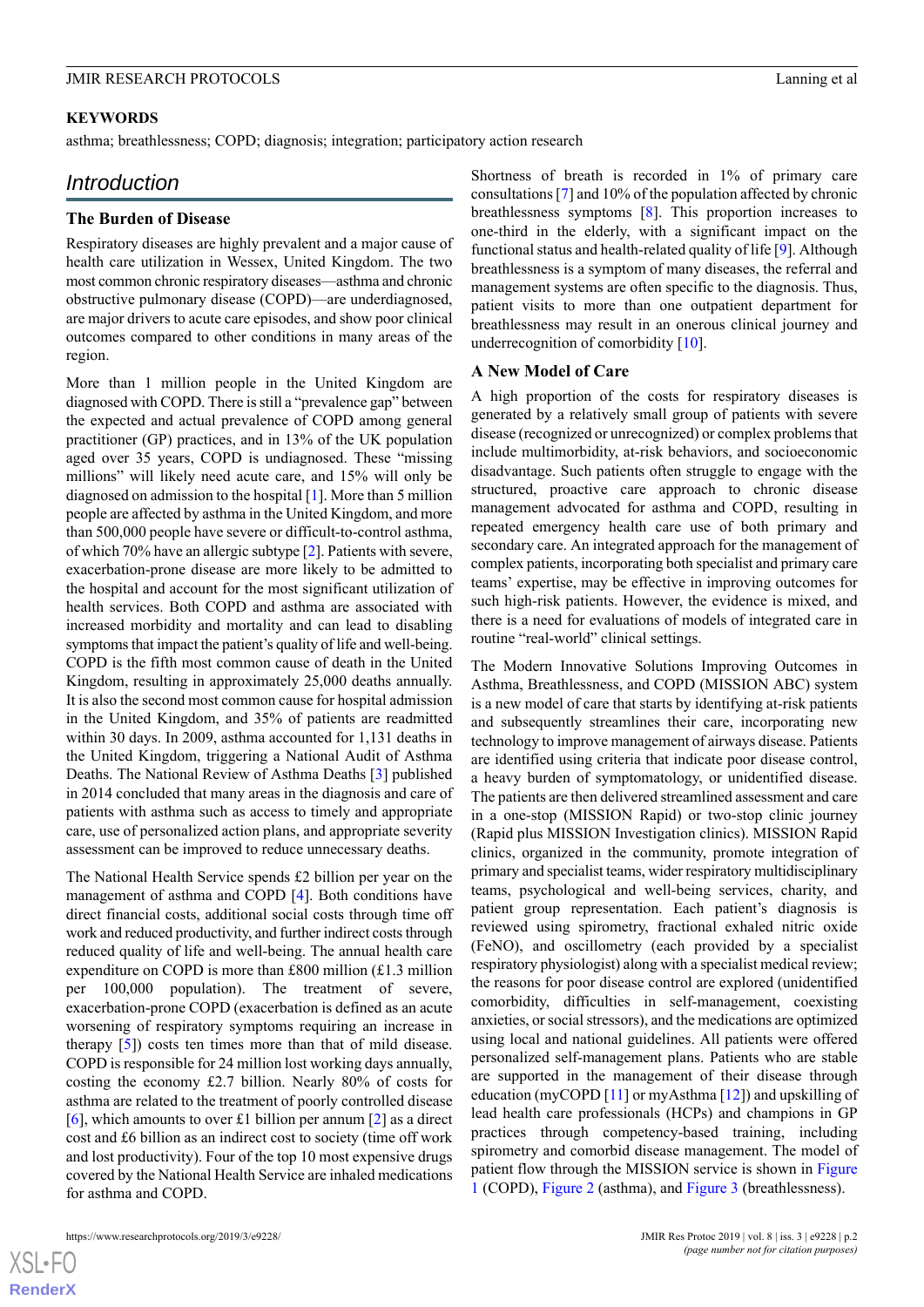<span id="page-2-0"></span>**Figure 1.** COPD cohort flow chart with study outcomes shown in yellow boxes. COPD: chronic obstructive pulmonary disease; GRASP: Guidance on Risk Assessment in Stroke Prevention; CAT: COPD Assessment Test; ASK-12: Adherence Starts with Knowledge questionnaire-12; PAM: Patient Activation Measure; WBPA: weight-bearing physical activity; MDT: multidisciplinary team; GP: general practitioner; PIS: patient information sheet; HCP: health care professional; BMI: body mass index; SF-36: Short Form Health Survey-36; VSAQ: Veterans Specific Activity Questionnaire; EQ5d: EuroQoL-5D; WPAI: Work Productivity and Activity Impairment.



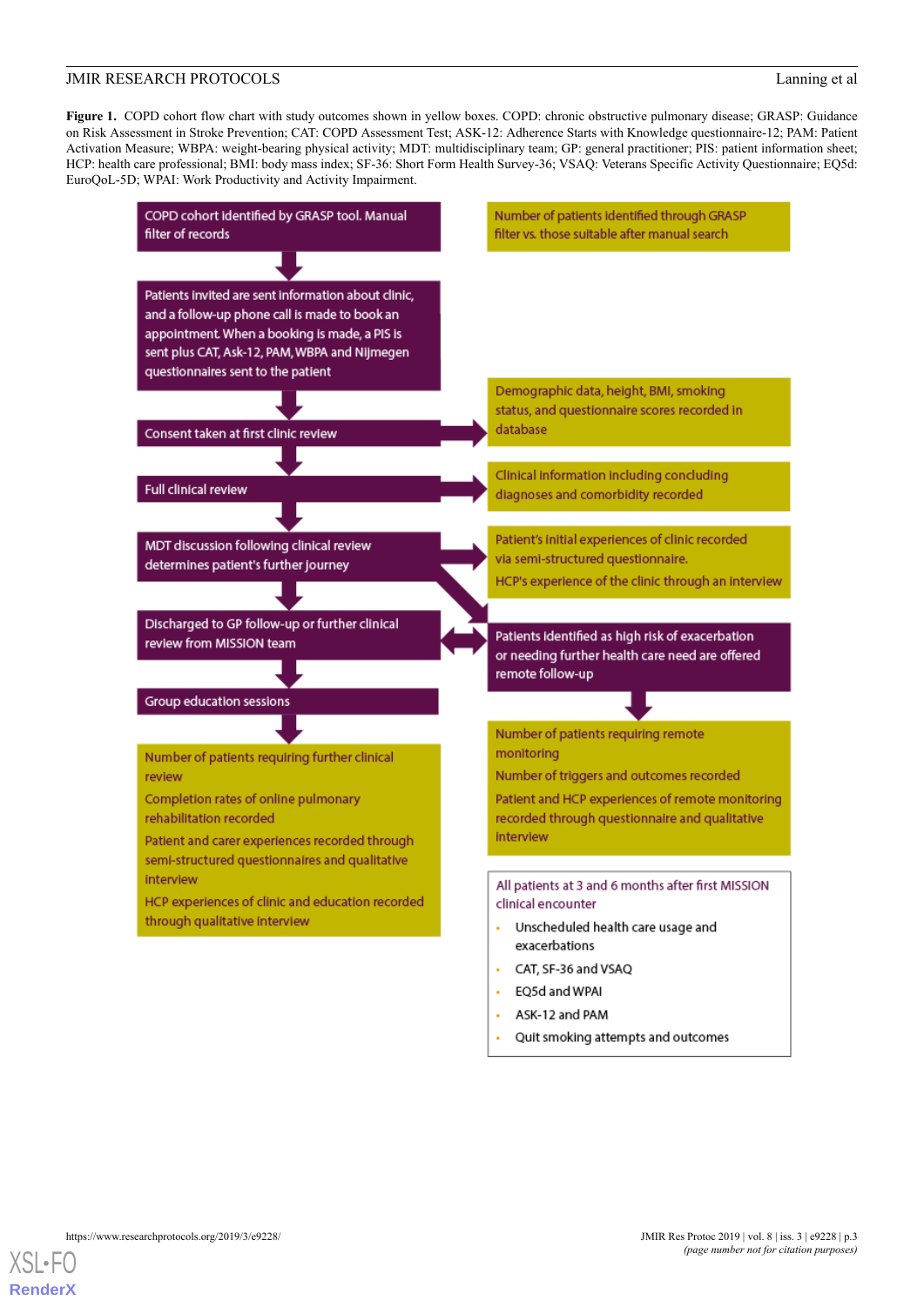<span id="page-3-0"></span>**Figure 2.** Asthma cohort flow chart with study outcomes shown in yellow boxes. GRASP: Guidance on Risk Assessment in Stroke Prevention; CAT: Chronic obstructive pulmonary disease Assessment Test; ASK-12: Adherence Starts with Knowledge questionnaire-12; PAM: Patient Activation Measure; WBPA: weight-bearing physical activity; MDT: multidisciplinary team; GP: general practitioner; PIS: patient information sheet; HCP: health care professional; BMI: body mass index; EQ5d: EuroQoL-5D; WPAI: Work Productivity and Activity Impairment; ACQ: Asthma Control Questionnaire; TLA: temperature-controlled laminar airflow.



Quit smoking attempts and outcomes

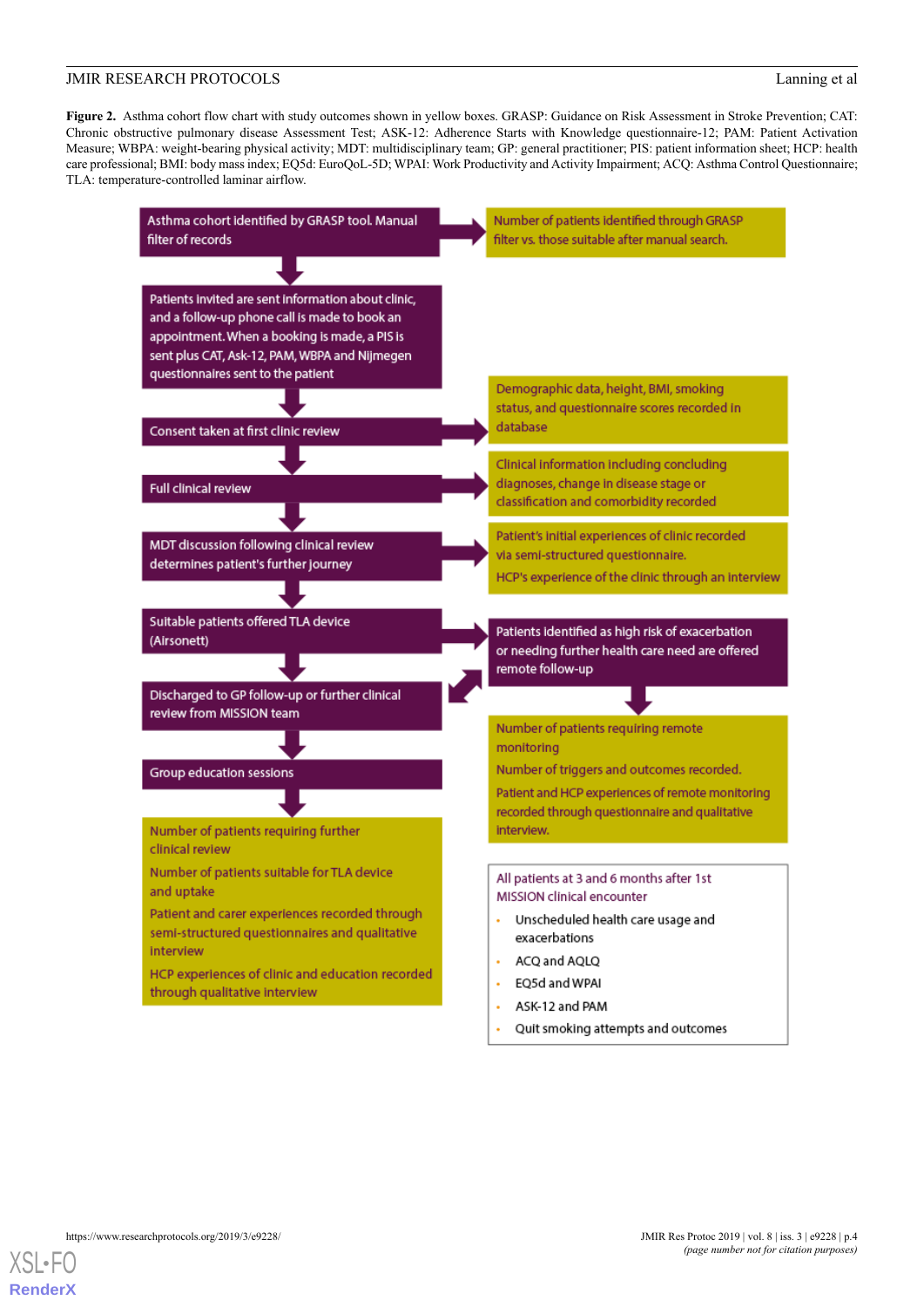<span id="page-4-0"></span>**Figure 3.** Breathlessness cohort flow chart with study outcomes shown in yellow boxes. COPD: chronic obstructive pulmonary disease; GRASP: Guidance on Risk Assessment in Stroke Prevention; CAT: COPD Assessment Test; ASK-12: Adherence Starts with Knowledge questionnaire-12; PAM: Patient Activation Measure; WBPA: weight-bearing physical activity; MDT: multidisciplinary team; PIS: patient information sheet; HCP: health care professional; BMI: body mass index; SF-36: Short Form Health Survey-36; VSAQ: Veterans Specific Activity Questionnaire; EQ5d: EuroQoL-5D; WPAI: Work Productivity and Activity Impairment.



## **A New Service for Asthma Patients**

We will implement a novel clinical pathway for asthma patients that includes diagnosis, assessment, and adjustment of treatment; maintains control using complementary innovations and models of care; and draws on resources and skills from primary, secondary, and tertiary care.

We will use Guidance on Risk Assessment in Stroke Prevention (GRASP) [\[13](#page-11-8)] searches across Wessex Clinical Commissioning Groups to identify patients who are likely to have asthma. When a diagnosis is established, we will identify patients whose

https://www.researchprotocols.org/2019/3/e9228/ JMIR Res Protoc 2019 | vol. 8 | iss. 3 | e9228 | p.5

[XSL](http://www.w3.org/Style/XSL)•FO **[RenderX](http://www.renderx.com/)**

conditions are not well controlled (eg, frequent exacerbations, emergency department visits, hospital admissions, use of three or more controller medications, and use of frequent short-acting bronchodilators). These patients' records will be reviewed by specialist nurses and, if appropriate, in MISSION clinics. The clinics will provide timely diagnosis with cutting-edge technology, including FeNO and airway oscillometry, assessment of disease control and comorbidity, an education session, and a self-management plan through written and mobileor Web-based solutions, where appropriate. Inhaler technique and adherence will be assessed, and patients will be encouraged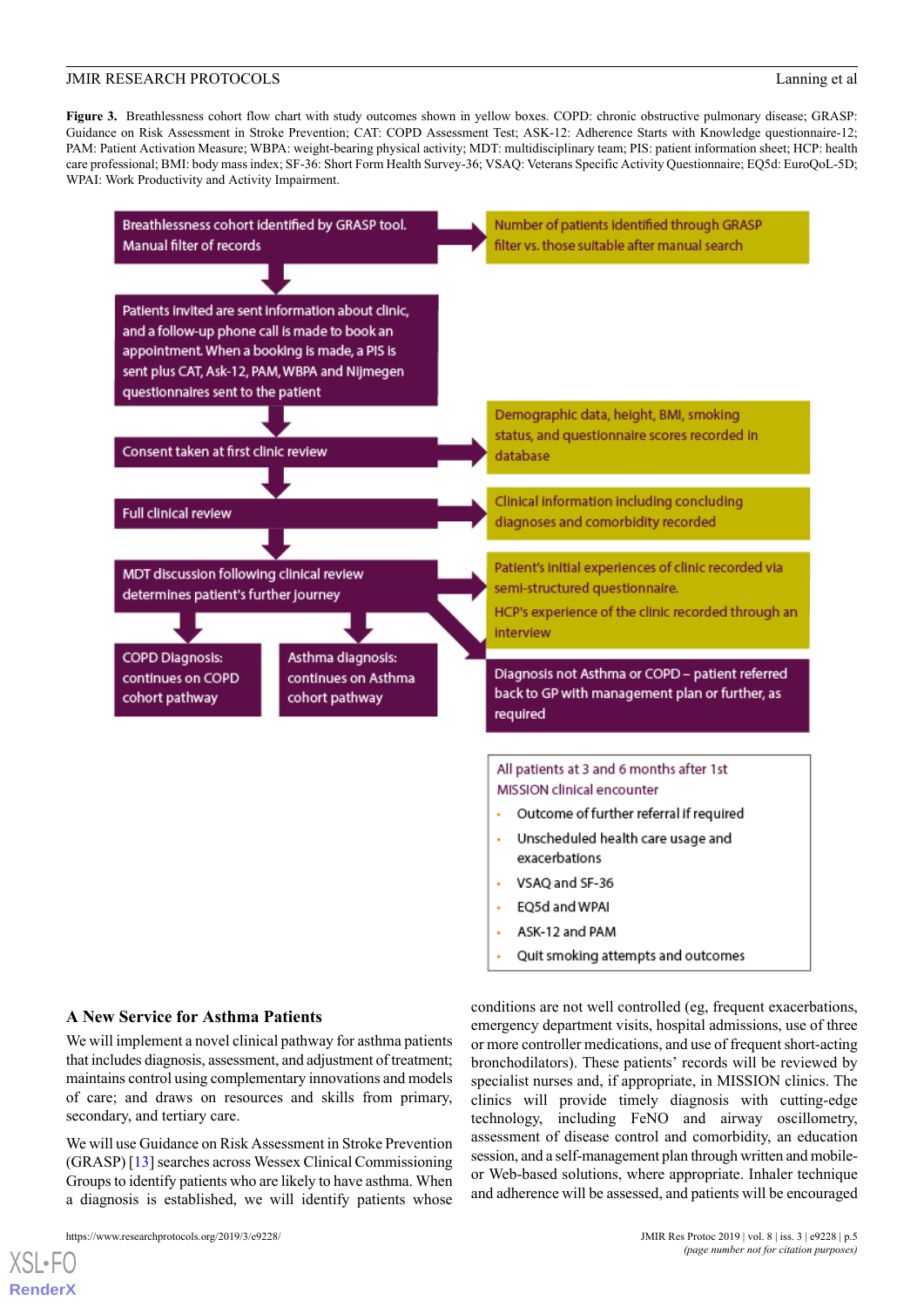to maintain good practices with the Flo-Tone device and inhaler-use monitor [\[14](#page-11-9)]. Patients requiring more urgent care will be assessed and treated by a rapid response team.

After the patients visit the MISSION Asthma clinic, the following tools will be used to enable continuous assessment, adjustment, and maintenance of disease control: Message Dynamics portal [[15\]](#page-11-10), Clinitouch system [[16](#page-11-11)[,17](#page-11-12)], myAsthma, Airsonett [[18,](#page-11-13)[19](#page-11-14)], smoking cessation, and education. Message Dynamics and Clinitouch use communications technology across multiple platforms to monitor symptoms, allowing early recognition of deterioration. By combining these approaches, HCPs can target patients early in an exacerbation event by using community-based management, thereby reducing the need for admission and the cumulative burden of symptoms on the patient. MyAsthma is a self-management online platform providing education and a symptom diary to encourage patients to manage their asthma. The Airsonett device is a laminar airflow device that reduces allergen exposure in patients with severe allergic asthma and may increase control and reduce healthcare utilization.

#### **Chronic Obstructive Pulmonary Disease**

Patients will be identified through the use of GRASP COPD [[13\]](#page-11-8) and directed to the MISSION COPD clinics. At the clinics, patients will be reviewed according to the following the National Institute for Health and Care Excellence (NICE) quality framework standards [\[20](#page-11-15)]:

- Diagnosis: Thorasys [\[21](#page-11-16)] and exhaled nitric oxide from Niox [\[22](#page-11-17)]
- Medicine optimization: Flo-Tone device
- Smoking cessation
- Self-management: MISSION Self-Management Plans and myCOPD (similar to myAsthma but including online pulmonary rehabilitation program)

After the initial assessment, all patients will be encouraged and supported to keep themselves active while using myPR, the online pulmonary rehabilitation tool designed by my mHealth. Patients found to be at high risk of disease exacerbation (based on clinical characteristics or prior health care usage, decided by the senior clinician at the clinic) at the MISSION will be encouraged to report their symptoms via the Message Dynamics portal or Clinitouch system to allow early recognition and treatment of exacerbation.

#### **Breathlessness**

#### *Assessment*

[XSL](http://www.w3.org/Style/XSL)•FO **[RenderX](http://www.renderx.com/)**

Patients with breathlessness who do not have an established diagnosis will be identified from the GP and practice records by using GRASP case-finding tools and will be offered the same high-quality diagnostic service as that offered to patients with asthma and COPD. In the MISSION clinic, these patients will be assessed using our novel diagnostic tools with additional availability of electrocardiogram recordings and a point-of-care test to identify any strain on the cardiac muscle by measuring the B-natriuretic peptide level. If asthma or COPD is identified, patients will join the respective care pathways. If a cardiac cause is identified, the patient will either be referred to the heart failure

clinic or discharged to their GP. If the cause is a syndrome that leads to difficulty in breathing or deconditioning, patients will be offered an appointment with a MISSION ABC physiotherapist who will deliver targeted breathing retraining and discuss the benefits of maintaining exercise.

#### *Innovations Embedded With New Models of Care*

A brief outline of the innovations is provided below, followed by a description of how these innovations are incorporated into the new service model.

#### **Digital Platforms to Identify and Monitor Patients**

GRASP is a tool created by PRIMIS (Nottingham, United Kingdom) in conjunction with the University of Nottingham, United Kingdom. The tool examines GP records based on a chosen set of read codes and generates a search list tailored to the demands of the interrogator. This tool has been successfully used to generate patient lists for a variety of projects for the Wessex Academic Health Science Network (Southampton, United Kingdom).

#### **Patient Self-Management and Monitoring**

The following tools were used for patient self-management and monitoring:

#### *MymHealth (myCOPD and myAsthma)*

MymHealth [[23\]](#page-11-18) is a Web-based self-management system designed to support self-care in people with COPD and asthma. The system can be easily and securely accessed online by patients and HCPs. It facilitates the effective recognition of symptoms, inhaler technique, and management of medicines. It is an easy-to-use system that promotes patients to manage their COPD or asthma at home. Patients can also access an electronic platform containing a comprehensive, guided, 6-week pulmonary rehabilitation program to improve their health and quality of life.

#### *Message Dynamics*

Message dynamics [\[15](#page-11-10)] is a multiaward-winning provider of low-cost telehealth solutions through an app or a traditional telephone. Patients respond to a simple questionnaire that aims to detect symptoms of exacerbation.

#### *Clinitouch*

Clinitouch  $[16,17]$  $[16,17]$  $[16,17]$  $[16,17]$  is an app-based system that uses disease-control questionnaires and Bluetooth-enabled blood pressure and oxygen-saturation monitors that allow clinicians to remotely monitor their patient cohort. The patient is supported with an online self-management plan.

#### *Technical Innovations*

#### **Diagnosis**

The following tools were used for diagnosis:

#### *Niox*

This is a point-of-care testing device that measures exhaled nitric oxide [[22\]](#page-11-17). It is a marker of eosinophilic corticosteroid-responsive inflammation that can predict loss of control in patients with asthma and supports phenotyping of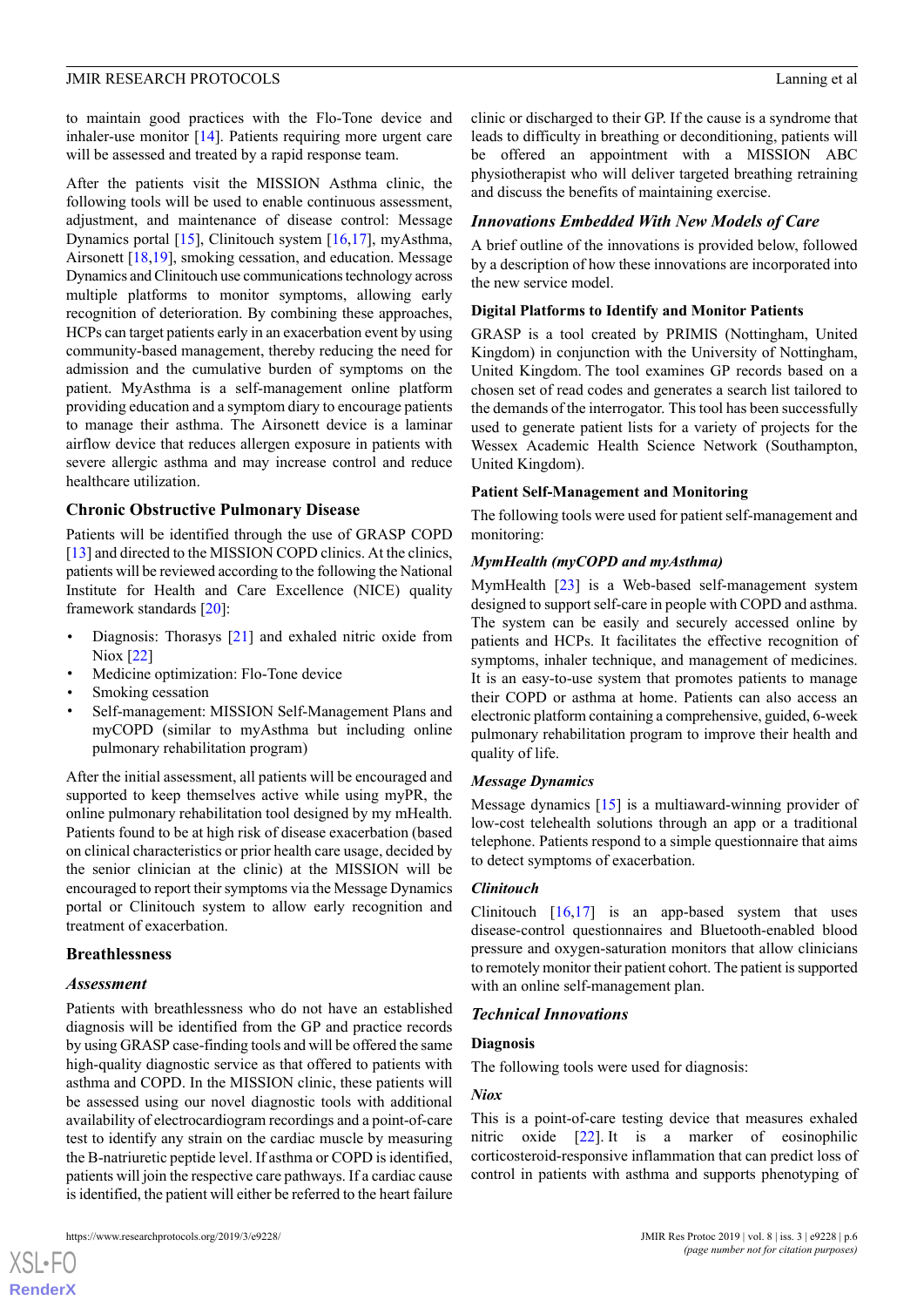patients with asthma and COPD. This tool was recently approved by NICE for the diagnosis of asthma [[24\]](#page-11-19).

#### *Thorasys*

This is a portable diagnostic tool that measures airways oscillometry, airway resistance, and obstruction independent of patient effort, thereby providing an accurate diagnosis with minimal effort [\[21](#page-11-16),[25\]](#page-11-20). Oscillometry offers an alternative method to traditional methods such as spirometry for assessing airway function. It has the potential to identify abnormal airway function that spirometry may be unable to detect, especially defects residing in the smaller airways. Oscillometry is particularly useful in patients who are unwilling or unable to adequately comply with the technical requirements of spirometry or when spirometry is considered inappropriate or contraindicated.

#### **Treatment Improvement**

For improving treatment, the following tools were used:

#### *Clement-Clark Flo-Tone*

This is a simple device that fits within the mouthpiece of any inhaler  $[26]$  $[26]$  $[26]$ . When the optimum inspiratory flow rate is achieved for that device, a musical note is heard. This immediately provides feedback to the patient but can also be recorded via a mobile phone app to inform the HCP.

#### *Airsonett*

The Airsonett device [[19\]](#page-11-14) can improve care of patients with severe allergic asthma and poorly controlled symptoms. The laminar airflow system, placed above the patient during sleep, vastly reduces aeroallergen exposure, resulting in fewer symptoms and improves disease control.

#### **Service Model Innovations - MISSION COPD and MISSION Asthma**

This is an award-winning, novel way of delivering highly specialized multidisciplinary asthma and COPD care in the community, providing specialist clinics to rapidly identify patients with asthma and COPD and then to assess and adjust management plans and empower patients through education [[27\]](#page-11-22). A pathway has been designed to improve patient care and safety and prevent hospital admissions and nonelective visits in primary care.

#### **Aims and Objectives**

This study aimed to examine (1) the implementation of a novel integrated care model for patients with airways disease and undifferentiated breathlessness using both quantitative and qualitative evaluation of processes and patient and HCP experiences and (2) clinical outcomes throughout the clinic cycles driving a continuous improvement process, evaluated through participatory action research. We also aimed to establish whether MISSION ABC, including innovative diagnostic and self-management tools, can deliver improvements in health service use and clinical outcomes for different patient groups (asthma, breathlessness, and COPD) by comparing the 12-month period prior to the first patient attendance and the 6-month period following attendance, by using regressional analyses to control for seasonal variation bias.

## *Methods*

## **Study Design**

#### *Summary*

The main focus of this project is to deliver a quality-improvement project—MISSION ABC—that has been informed by three prior projects. This protocol of predominantly Participatory Action Research [[28\]](#page-11-23) accompanies the project to record the delivery, iterative changes to the project, and outcomes and ensure rigor in the reporting of these parameters.

Accompanying innovations are embedded in the project to encourage a culture of growth amongst small- and medium-sized enterprises within the health care system. Outcomes related to these innovations are exploratory, not designed to be powered, and will not be presented with a control group.

A combination of study designs are required to evaluate all aspects of the service:

- 1. Participatory Action Research approach involving real-time evaluation at each clinic to inform subsequent clinics
- 2. Cohort (longitudinal) data approach for clinic- and patient-level service use and outcome indicators
- 3. Before-and-after study of patient outcomes before and after the clinic visit
- 4. Qualitative methods (interviews and focus groups)

#### *Participatory Action Research Approach*

#### **Data Evaluation**

A list of all the data that will be evaluated on a cyclical basis is provided below. These include quantitative data and themes that will be explored qualitatively with HCPs, patients, and carers to inform the next clinic. Issues for improvement, changes to the clinic process, and the rationale for changes will be recorded in a learning log. The impact of changes will be reviewed following the subsequent clinic visit and from any further feedback from qualitative interviews and focus groups. Fidelity to the original project plans and reasons for the changes made will be reported as part of the project analysis.

This list of outcomes is not exhaustive, as the cyclical approach may identify other key areas that are important to monitor. If additional questionnaires or methods of data collection from patients are required, they will be submitted to the ethics committee as an amendment.

#### **Clinic Process**

- Acceptability of clinic delivery model by patients, carers, and HCPs including host GP surgeries
- Perceived appropriateness of the clinic by the patient group, judged by HCPs delivering the clinic services and the host surgeries
- Primary care staff attendance at the clinic (number and position)
- Number of patients identified as appropriate for the clinic
- Attendance rates at each offered session

#### **Diagnostics**

• Number of new or modified diagnoses made at the clinic

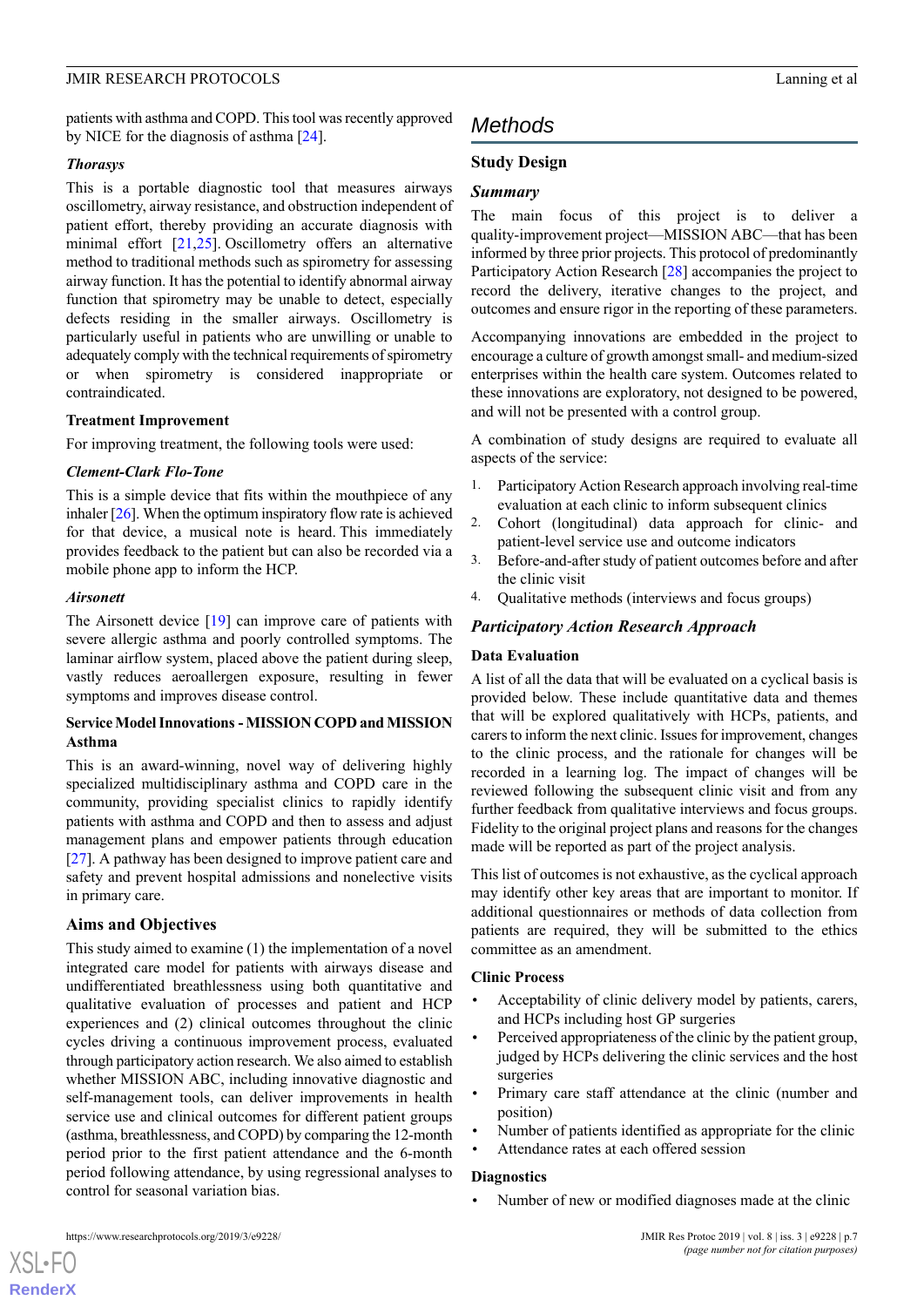- Number of patients where the British Thoracic Society Asthma stage or Global Obstructive Lung Disease (GOLD) COPD classification [\[5](#page-11-0)] is changed following discussion by the multidisciplinary team
- Number of new comorbidities newly identified

## **Education and Supported Self-Management**

- Uptake of the education sessions when offered and reasons for decline, when given
- Acceptability of education sessions by participants and carers
- Confidence in self-management measured before and after the clinic visit and after subsequent education sessions
- Changes in treatment adherence before and after the intervention, measured using the Adherence Starts with Knowledge questionnaire-12 (ASK-12) [[29,](#page-11-24)[30](#page-11-25)] and a prescription reconciliation
- Uptake of the HCP education program
- Acceptability of the HCP education program by participants

## **Use of Treatment Tools**

- Number of patients who showed improved inhaler technique, as judged after the first clinical encounter
- Number of patients with improved technique who sustained the improvement at subsequent review when prompted by clinical need
- Number of quit-for-life reviews that resulted in a quit attempt, and if these quit attempts resulted in sustained cessation at 6 months
- Number and type of inhalers prescribed before and after the intervention

#### **Remote Monitoring**

- Number of patients identified for remote monitoring
- Number of triggers on remote monitoring that progress to a clinically significant exacerbation
- Number of reported delays in reporting exacerbation due to the presence of remote monitoring
- Incidences where the carer of a family member is required to facilitate use of remote monitoring

## **Additional Balancing Measures**

- Number of GP or practice nurse sessions changed or cancelled to host the clinic
- Additional costs such as childcare or extra travel incurred by the delivery team when care is delivered remote to their usual place of work or outside the usual working week
- Number of GP, community nurse, or emergency department episodes resulting from remote monitoring
- Number of secondary care referrals resulting from the program

## *Patient and Health Service Use Outcomes (Longitudinal Follow-Up)*

Changes in quality-of-life measures prior to the clinic visits and at 3 and 6 months were measured with generic or disease-specific quality-of-life questionnaires. These questionnaires evaluated the following:

• Changes in productivity and activation measures prior to the clinic visit and at 6 months

- Changes in disease control, quality of life, and comorbidity measured by disease-specific questionnaires and unscheduled health care utilization (eg, emergency GP visits, out-of-hours/111 calls, hospital admissions, and emergency department attendances).
- Exacerbations in the 6 months before and after MISSION attendance
- Cost of delivery of the clinic model

## *Innovations*

#### **Thorasys**

- Number of new diagnoses of airways disease made after use of the Thorasys device
- Number of patients who are unable to complete reproducible spirometry who have reproducible results with Thorasys
- Number of unusable results
- Perceived ease of use by health care professionals

## **Flo-Tone**

- Number of patients given the Flo-Tone device
- Number of patients using the Flo-Tone device following reviews, when prompted by clinical need
- Number of patients deemed to have improved the pressurized metered dose inhaler technique through use of Flo-Tone

## **Airsonett**

- Number of patients suitable for use of the Airsonett temperature-controlled laminar airflow device
- Number of patients offered the device who accepted its use
- Change in exacerbation frequency in the 6 months before and after the use of the Airsonett device
- Number of patients who elect for ongoing use of the device after 6 months

#### **MyCOPD and MyAsthma**

- Uptake of online, supported self-management provided by my mHealth
- Acceptability of online-supported self-management by the patient and family or carer
- Number of patients using online pulmonary rehabilitation
- Number of patients who access the online self-management plan

#### **Message Dynamics**

- Acceptability of the treatment by patient
- Acceptability of the treatment by HCPs
- Number of positive triggers that can be managed by advice only
- Number of positive triggers that require clinical review, and type of review chosen
- Number of triggers that result in a clinically significant exacerbation
- Duration of monitoring required by the patient, as judged by the clinical team

#### **Clinitouch**

- Acceptability of the treatment by patient
- Acceptability of the treatment by HCPs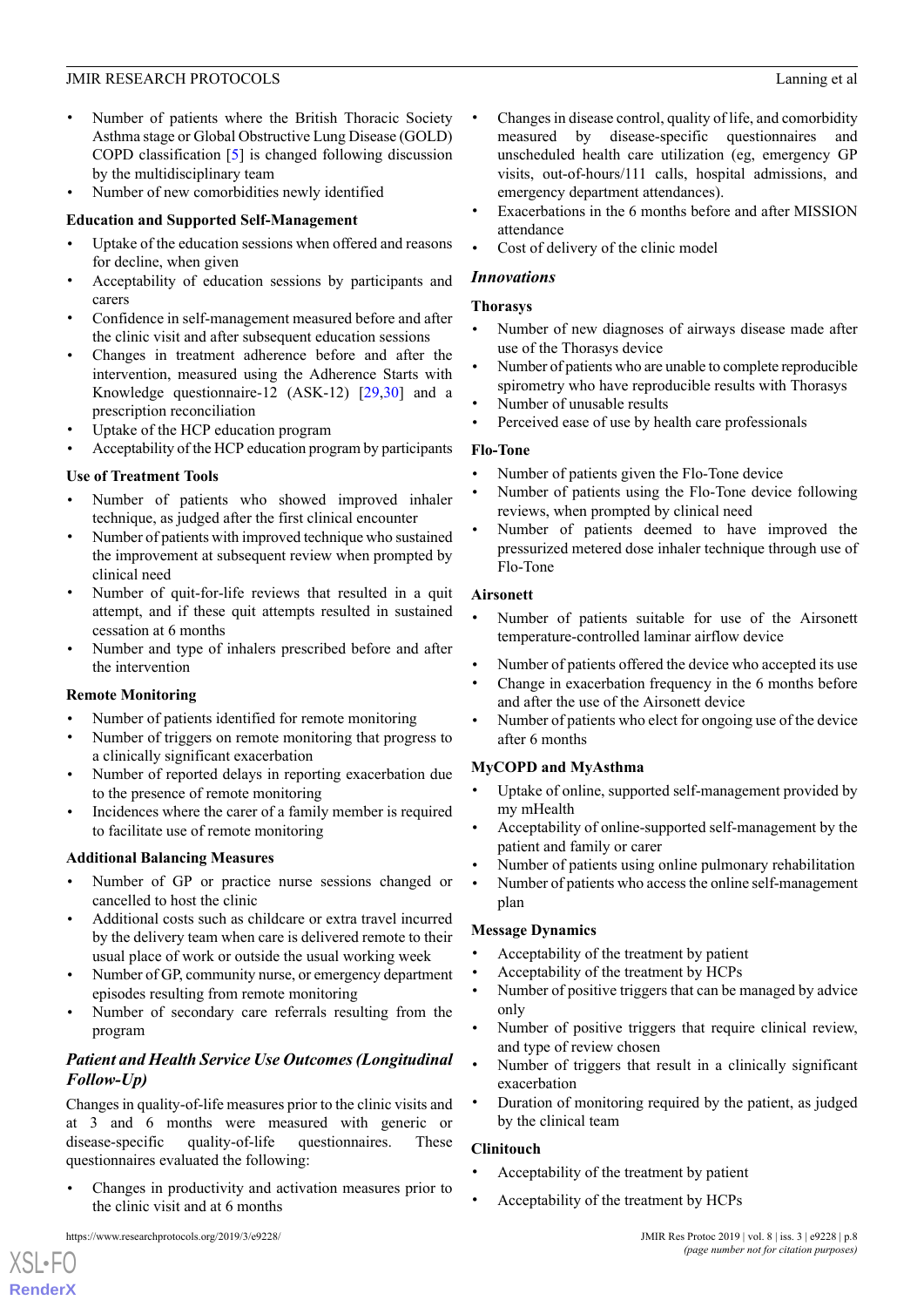- Number of positive triggers generated by Bluetooth device readings
- Number of positive triggers generated by symptom scores
- Number of positive triggers that can be managed by advice only
- Number of positive triggers that require clinical review, and type of review chosen
- Number of triggers that result in a clinically significant exacerbation
- Duration of monitoring required by the patient, as judged by the clinical team

## **Study Participants**

## *Study Setting*

MISSION Clinics will be held in at least 10 surgeries within the Wessex region. The clinic services will be delivered by an integrated team of primary (primary care nurses and GPs), secondary (respiratory nurses, physiotherapists, physiologists, and registrars), and tertiary (regional specialist asthma service) care providers with delivery of care across all three sectors.

## *Overall Description of Study Participants*

Adult patients (aged  $\geq 16$  years) with poorly controlled asthma or COPD as well as those with undifferentiated breathlessness will be identified using GRASP tools; referred from a community pharmacist or by their primary care team; and invited to a local MISSION clinic with a relative, friend, or carer in attendance, if they wish. All eligible attendees will be invited to participate in the study. The sample size will be determined by the uptake of appointments and clinic capacity but is projected to be 500 patients and 15 HCPs.

## *Eligibility Criteria*

All patients who have attended the MISSION ABC clinic will be considered eligible to partake in the study if they are able to provide informed consent. Family or carers will be asked to participate in the qualitative research if they have accompanied the patient to an educational event. Health care participants from host surgeries or visiting from outside organizations will also be eligible for participation in the participatory action research and qualitative aspects of the study. An individual's participation in any applicable aspect of the MISSION will be unaffected by their decision to consent.

## **Study Procedures**

## *Screening and Enrollment*

All potential participants will be sent a Participant Information Sheet by post or email after initial contact. If they are suitable for the clinic, they will be screened for their ability to give informed consent. If they are able to consent and wish to do so, they will be enrolled at a clinic. It will be made clear to each participant that their care is unaffected by their decision to enroll in the study.

## *Randomization*

[XSL](http://www.w3.org/Style/XSL)•FO **[RenderX](http://www.renderx.com/)**

There will be no randomization.

## *Study Assessments*

The study assessments are summarized in [Figures 1](#page-2-0), [2,](#page-3-0) and [3](#page-4-0) (COPD, asthma, and breathlessness, respectively).

## *Patient Assessments*

#### **Patient Characteristics**

- Age, height, weight, and body mass index recorded at the first clinic visit
- New or changed diagnoses recorded for each patient seen
- Any change in British Thoracic Society Asthma Stage or GOLD COPD classification, as judged by the multidisciplinary team for those with newly diagnosed or established asthma or COPD
- Number and type of comorbidities pre-existing and identified through the MISSION process
- Occupation, employment status, and postal code
- Smoking status

#### **Disease Control, Disease-Related Quality of Life, and Activation Measures**

All baseline questionnaires will be sent to patients before the first clinical encounter. If they choose not to participate in the research study, these questionnaires will still aid in clinical decision-making and will be retained in the clinical record. If patients need assistance in completing these questionnaires, it will be offered at the first clinic visit. The questionnaires used are listed below:

- A baseline exploratory semistructured questionnaire designed by the team to explore disease impact and behaviors
- Disease-specific control questionnaires (Asthma Control Questionnaire [\[31](#page-12-0)] and COPD Assessment Test [\[32](#page-12-1)]): Baseline measure and then repeated at 3 and 6 months after the first clinical encounter
- Exercise tolerance and symptom measures: Veterans Specific Activity Questionnaire [\[33](#page-12-2)], Nijmegen questionnaire [\[34](#page-12-3)], and Self Evaluation of Breathing Questionnaire [\[35](#page-12-4)] at baseline and repeated at 3 and 6 months
- Use of unscheduled care (including GP visits), steroids or antibiotics for exacerbations, and hospital admissions recorded for each patient at 3 and 6 months compared to their 6 and 12 months visits prior to the MISSION process
- Measures of activation and medicine compliance (ASK-12) and Patient Activation Measure [\[36](#page-12-5)]) at baseline and 3 and 6 months
- Productivity measures (EuroQoL-5D [[37\]](#page-12-6) and Work Productivity and Activity Impairment [[38\]](#page-12-7)) at baseline and 6 months
- Quality of life scores: Short Form Health Survey-36 (generic) [[39\]](#page-12-8), Asthma Quality of Life Questionnaire (AQLQ) for asthma [[40\]](#page-12-9), and St George's Respiratory Questionnaire for COPD [[41\]](#page-12-10)
- Number of quit-for-life reviews that have resulted in a quit attempt at 3 and 6 months
- Prescription reconciliation at 6 months before and after the clinic visit to assess medication usage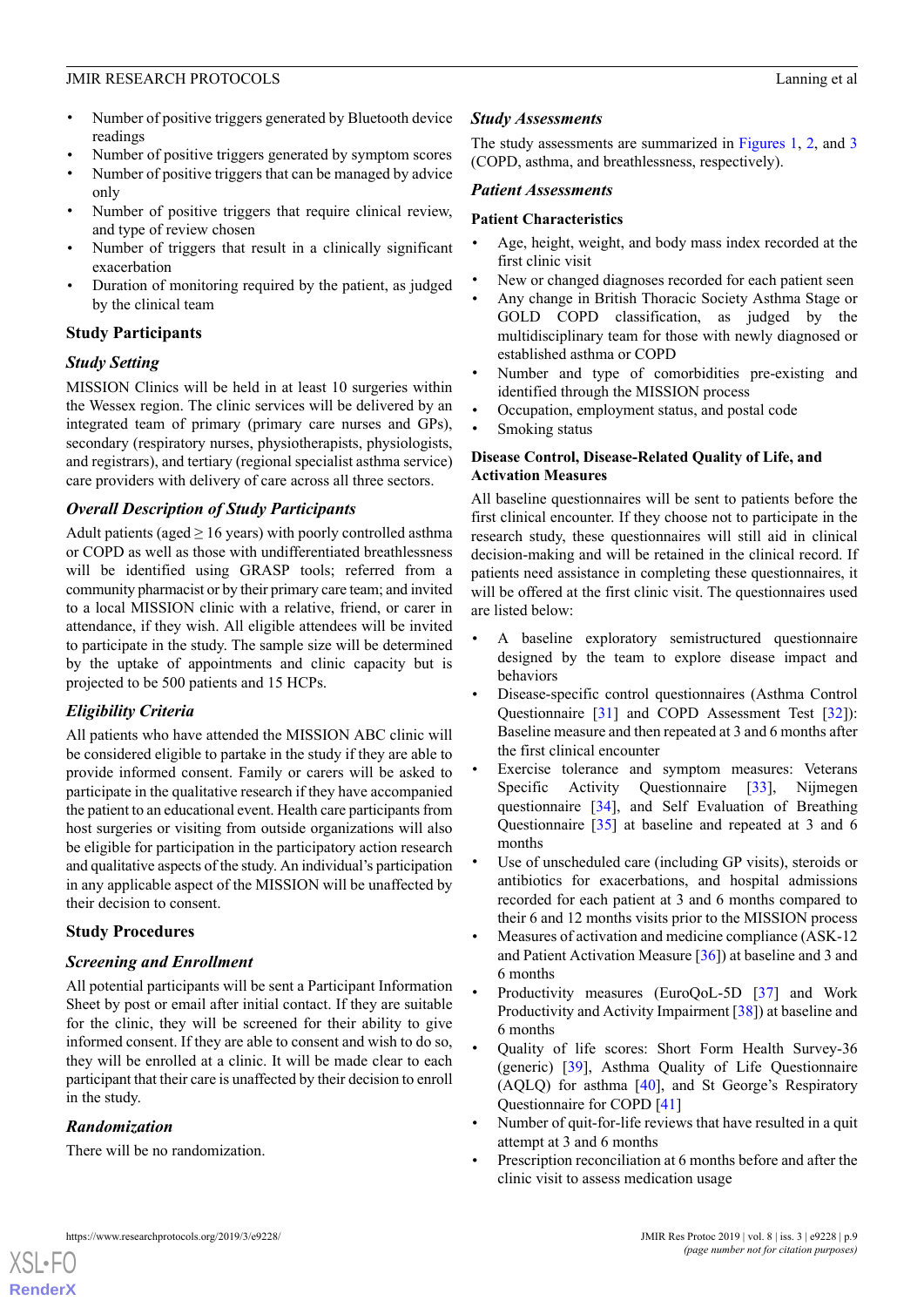#### **Patient's Experience of MISSION ABC**

- Semistructured questionnaires exploring patient experiences, completed after each clinical encounter
- Qualitative interviews will be completed with 10% of patients who participate in the study, exploring factual, structural, interpersonal, intrapersonal, and contextual influences on the experience of receiving the new service. Discussions will be transcribed using a transcription service and analyzed using a thematic analysis to compare themes. A second researcher will review the analysis to ensure all themes are captured.

#### *Assessment of Innovations*

#### **Devices**

- Acceptability of use of the new diagnostic devices (Niox, FeNO, and Thorasys) as well as the management tools (Flo-Tone and Airsonett) will be analyzed through structured questionnaires given to the clinic staff.
- Instances where a diagnosis is made as a result of the use of these devices, which would not be identified by standard investigation, will be recorded. If these events are unclear, the decision of the senior clinician present will be considered.
- Equipment breakdowns or technical difficulties will be recorded as a clinic process outcome.
- Proportion of patients who have continued to use supportive devices at the follow-up review will be calculated.

## **Digital Platforms**

• HCPs' and patients' experiences of the use of digital platforms will be assessed using semistructured questionnaires.

## *Assessment of Monitored, Supported Follow-Up*

- Number of patients offered remote monitoring, and proportion of patients who accept
- Proportion of patients with access to smartphones or home internet
- Number of triggers generated on remote monitoring
- Proportion of triggers that result in a clinically significant exacerbation
- Proportion of triggers that require a patient review
- Proportion of clinically significant exacerbations that are managed in the community
- Proportion of responses to remote monitoring that are completed by the patient
- Rate of drop outs from remote monitoring and the stated reason
- Patient and primary care experiences of using remote monitoring measured by a semistructured questionnaire

## *Assessment of Health Care Professionals' Experiences*

In addition to the assessments listed above, a sample of 10 HCPs will be invited to participate in a focus group that will explore their views on the acceptability, appropriateness, and feasibility of the program. An independent interviewer will ask them to comment on their perceived barriers and drivers for further implementation of the program. The focus group will be

[XSL](http://www.w3.org/Style/XSL)•FO **[RenderX](http://www.renderx.com/)**

recorded, but the responses will be anonymized. After transcription, the interviews will be analyzed for themes.

## *Participatory Action Research Outcomes*

The core team will meet monthly to evaluate the clinic delivery process. Using patient and HCP feedback questionnaires, pitfalls and issues of the clinical process will be examined using Plan-Do-Study-Act analysis. When changes are made, a further review will take place in the following meeting until the change is deemed to have provided a positive impact on the process. These analyses will be recorded in a learning log.

## *Additional Process Outcomes*

- Rate of uptake of the clinic by primary care providers when offered
- Expenditure in delivery of the clinic services including staffing costs, consumables, and unexpected expenses

## *Balancing Measures*

We acknowledge that enhanced investigation and intervention may increase costs to health care providers in the short-to-medium term. The following balancing measures will be included as a project outcome:

- Number of GP or practice nurse sessions changed or cancelled to host the clinic
- Additional costs such as childcare or extra travel incurred by the delivery team when care is delivered remote to their usual place of work or outside the usual working week
- Number of additional GP, community nurse, or emergency department episodes resulting from remote monitoring
- Number of additional secondary care referrals resulting from the program

## *Discontinuation or Withdrawal of Participants from Study Treatment*

Participants may withdraw at any point in the study.

## *Definition of End of Study*

The end of study is the 6-month follow-up after the questionnaires are received from the last participant.

## **Data Analysis**

## *Description of Analysis Populations*

All patients recruited in the study will be included in the analysis population.

#### *Analysis of Quantitative Outcome Data*

The objective of all analyses is to examine differences in measured variables between time points.

The following comparisons will be made:

- Asthma Control Questionnaire, CAT, and AQLQ: baseline as compared to 3 and 6 months
- Emergency care outcomes: 3 and 6 months prior to study as compared to the 3- and 6-month study period
- Activation or medicine compliance (ASK-12 and Patient Activation Measure): baseline as compared to 3 and 6 months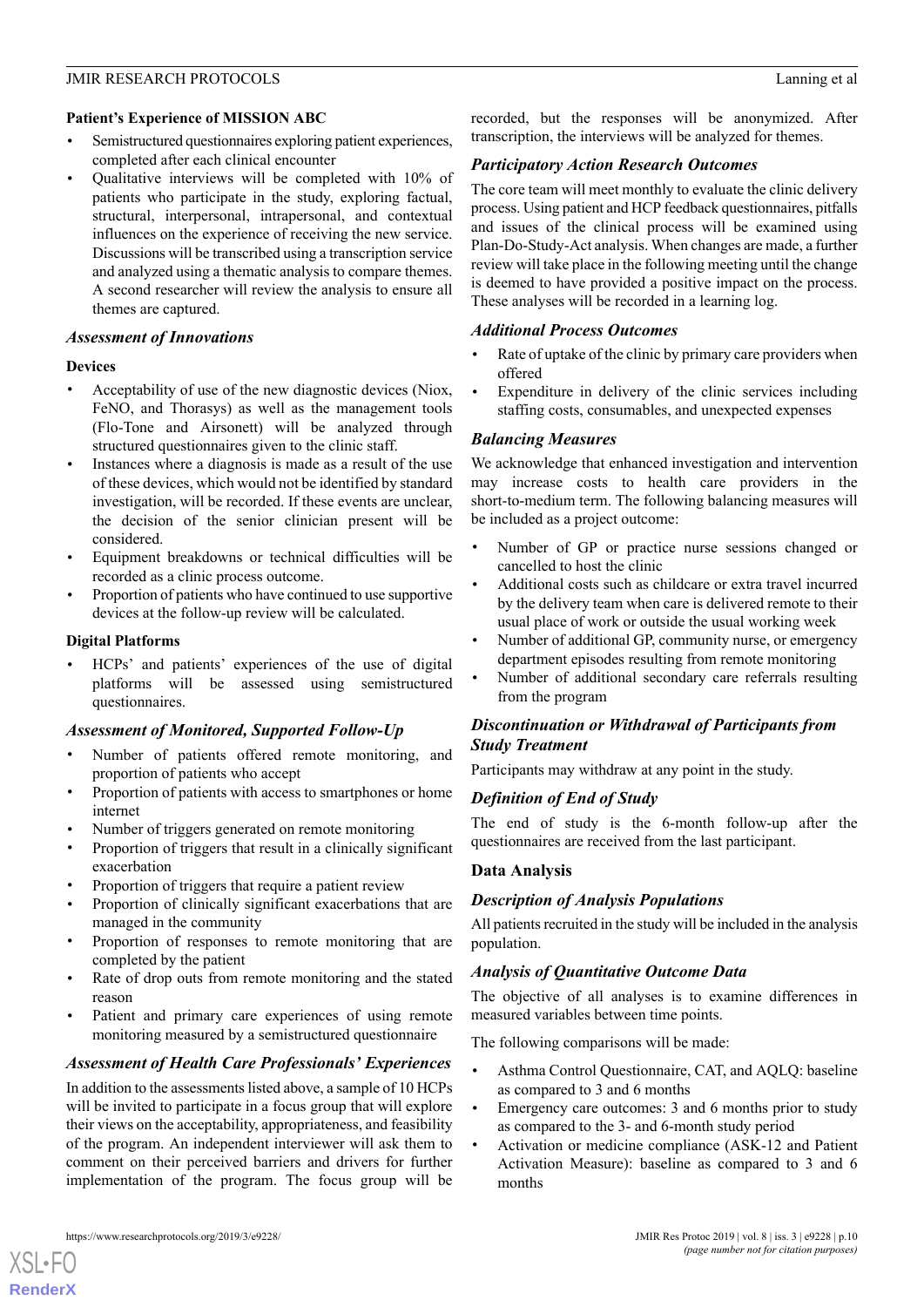• EuroQoL-5D and weight-bearing physical activity: baseline as compared to 3 and 6 months

All the abovementioned variables are continuous measures. Comparisons between time points will be made using the paired *t* test or the Wilcoxon matched-pairs test, depending on the distribution of the changes in outcome between time points.

Summaries of the measures of monitoring and supported follow-up will be prepared (measures outlined above). Patient satisfaction measures will be summarized descriptively. Numbers and percentages will be used for categorical variables, whereas mean and SD or median and interquartile range will be used for continuous variables. Uncertainty in percentages, means, and medians will be quantified by calculating the appropriate 95% CIs.

## *Participatory Action Research*

Periodic reviews of process measures and feedback may result in iterative changes of the clinical model. The fidelity of clinic delivery to the original plan will be presented and analyzed.

## *Procedure for Dealing With Missing, Unused, and Spurious Data*

Each outcome will be analyzed using measured data values of all patients. Patients with missing data will be excluded from the analyses. Suspicious data values will be checked against the source data. If there are outlying values, the analyses will be performed twice—once with the outlying values and once without the outlying values.

## *Interim Analysis and Criteria for Early Study Termination*

No interim analyses are planned. A single analysis will be performed when all patients have completed the study. The study will not be terminated early based on any study data.

## **Patient Public Involvement**

## *Study Design*

The MISSION ABC clinic has been formed by feedback from patients' involvement in the prior pilots (MISSION Asthma and MISSION COPD). All relevant outcomes of patients will be recorded. All paperwork, such as Participant Information Sheets and educational literature, is reviewed by our patient participants before distribution.

## *Study Implementation*

The steering group for MISSION ABC includes the chair of a local Patient Action Group and patients from the MISSION COPD pilot project and local Breathe Easy Groups. Ongoing data such as those generated from the cyclical evaluation of clinics will be reviewed, and the group will contribute to informing and delivering change.

## *Dissemination*

Lay summaries of the results of the research will be written together with the Patient and Public Involvement members, disseminated both in verbal and written formats to local groups such as Breathe Easy groups, and written in appropriate formats for the Trust social media accounts. The Patient and Public Involvement members will be invited to present data locally and nationally, where appropriate.

## *Results*

The project was funded in 2017 and enrollment was completed in 2018. Data analysis is currently underway, and the first results are expected to be submitted for publication in April 2019.

## *Discussion*

This is a unique participatory action research study using both qualitative and qualitative methodology involving patients, carers, and HCPs. The longer-term impact of the service will be evaluated using clinical and health service outcomes that will inform decisions on future service implementation.

## <span id="page-10-0"></span>**Conflicts of Interest**

<span id="page-10-1"></span>None declared.

## **References**

- <span id="page-10-2"></span>1. Department of Health. An Outcomes Strategy for Chronic Obstructive Pulmonary Disease (COPD) and Asthma in England URL: [https://assets.publishing.service.gov.uk/government/uploads/system/uploads/attachment\\_data/file/216139/dh\\_128428.](https://assets.publishing.service.gov.uk/government/uploads/system/uploads/attachment_data/file/216139/dh_128428.pdf) [pdf](https://assets.publishing.service.gov.uk/government/uploads/system/uploads/attachment_data/file/216139/dh_128428.pdf) [accessed 2019-01-16] [[WebCite Cache ID 75T4mVVM4\]](http://www.webcitation.org/75T4mVVM4)
- <span id="page-10-3"></span>2. Ellis D, Walker S. Asthma UK. 2017. Severe Asthma: the unmet need and the global challenge URL: [https://www.](https://www.asthma.org.uk/globalassets/get-involved/external-affairs-campaigns/publications/severe-asthma-report/auk_severeasthma_2017.pdf) [asthma.org.uk/globalassets/get-involved/external-affairs-campaigns/publications/severe-asthma-report/](https://www.asthma.org.uk/globalassets/get-involved/external-affairs-campaigns/publications/severe-asthma-report/auk_severeasthma_2017.pdf) [auk\\_severeasthma\\_2017.pdf](https://www.asthma.org.uk/globalassets/get-involved/external-affairs-campaigns/publications/severe-asthma-report/auk_severeasthma_2017.pdf) [accessed 2019-01-16] [[WebCite Cache ID 75T4lDl01](http://www.webcitation.org/75T4lDl01)]
- 3. Royal College of Physicians.: Royal College of Physicians; 2015 Aug 11. Why Asthma Still Kills URL: [https://www.](https://www.rcplondon.ac.uk/projects/outputs/why-asthma-still-kills) [rcplondon.ac.uk/projects/outputs/why-asthma-still-kills](https://www.rcplondon.ac.uk/projects/outputs/why-asthma-still-kills) [accessed 2019-01-16] [\[WebCite Cache ID 75T4gTIIA\]](http://www.webcitation.org/75T4gTIIA)
- 4. NHS. 2012 Aug 02. COPD Commissioning Toolkit: A resource for commissioners URL: [https://assets.](https://assets.publishing.service.gov.uk/government/uploads/system/uploads/attachment_data/file/212876/chronic-obstructive-pulmonary-disease-COPD-commissioning-toolkit.pdf) [publishing.service.gov.uk/government/uploads/system/uploads/attachment\\_data/file/212876/](https://assets.publishing.service.gov.uk/government/uploads/system/uploads/attachment_data/file/212876/chronic-obstructive-pulmonary-disease-COPD-commissioning-toolkit.pdf) [chronic-obstructive-pulmonary-disease-COPD-commissioning-toolkit.pdf](https://assets.publishing.service.gov.uk/government/uploads/system/uploads/attachment_data/file/212876/chronic-obstructive-pulmonary-disease-COPD-commissioning-toolkit.pdf) [accessed 2019-01-16] [[WebCite Cache ID](http://www.webcitation.org/75T4eBDB7) [75T4eBDB7\]](http://www.webcitation.org/75T4eBDB7)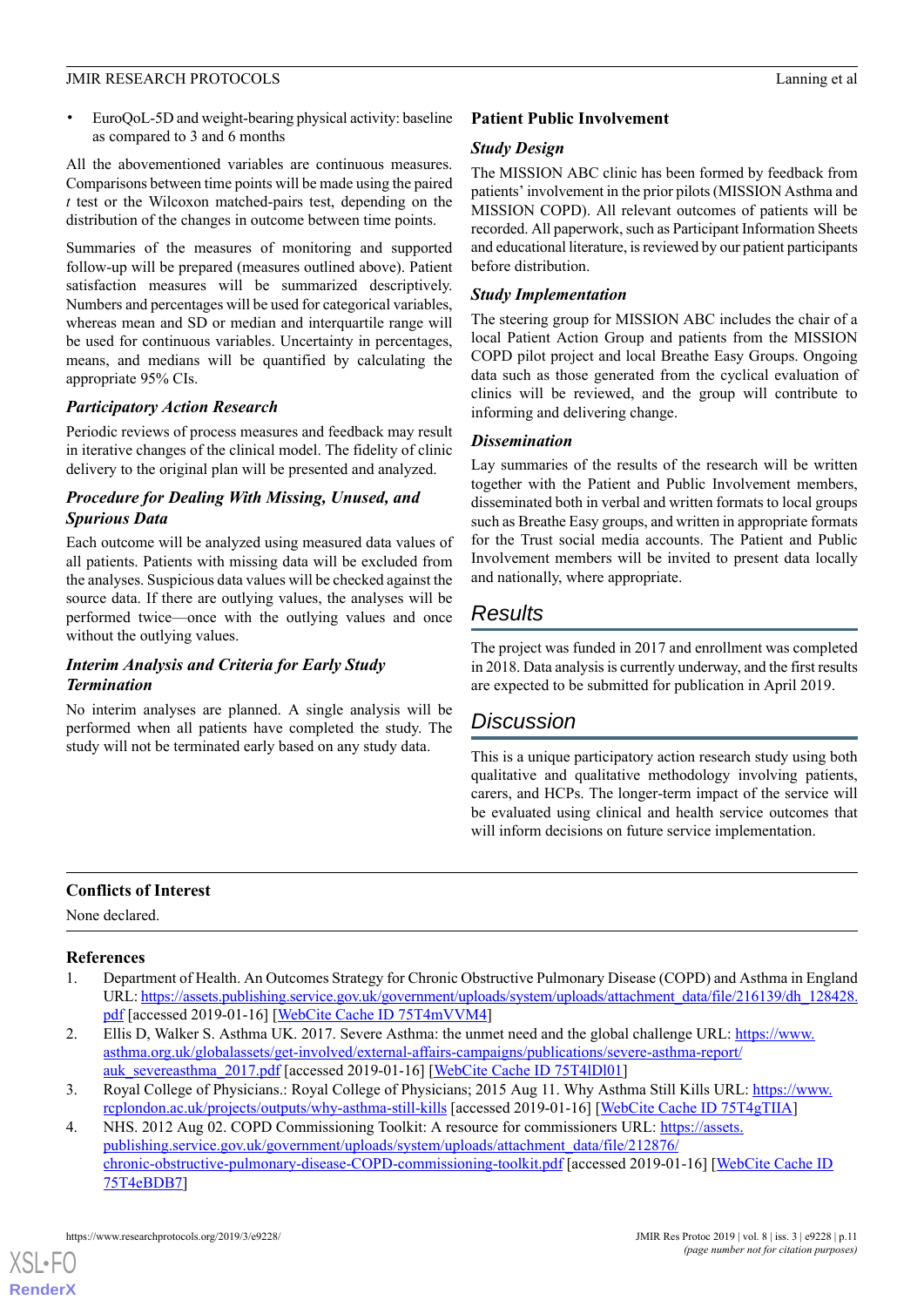- <span id="page-11-0"></span>5. Global Intititive for Chronic Obstructive Lung Disease Inc.. goldcopd.org. 2010. Global Initiative for Chronic Obstructive Lung A Guide for Health Care Professionals Global Initiative for Chronic Obstructive Disease URL: [https://goldcopd.org/](https://goldcopd.org/wp-content/uploads/2016/12/wms-GOLD-2017-Pocket-Guide.pdf) [wp-content/uploads/2016/12/wms-GOLD-2017-Pocket-Guide.pdf](https://goldcopd.org/wp-content/uploads/2016/12/wms-GOLD-2017-Pocket-Guide.pdf) [accessed 2019-01-16] [[WebCite Cache ID 75TBBZT1q\]](http://www.webcitation.org/75TBBZT1q)
- <span id="page-11-1"></span>6. Kerkhof M, Tran T, Soriano J, Golam S, Gibson D, Hillyer E, et al. Healthcare resource use and costs of severe, uncontrolled eosinophilic asthma in the UK general population. Thorax 2018 Dec;73(2):116-124 [\[FREE Full text\]](http://thorax.bmj.com/cgi/pmidlookup?view=long&pmid=28918400) [doi: [10.1136/thoraxjnl-2017-210531](http://dx.doi.org/10.1136/thoraxjnl-2017-210531)] [Medline: [28918400\]](http://www.ncbi.nlm.nih.gov/entrez/query.fcgi?cmd=Retrieve&db=PubMed&list_uids=28918400&dopt=Abstract)
- <span id="page-11-3"></span><span id="page-11-2"></span>7. NHSNetworks. IMPRESS IMProving and Integrating RESpiratory Services in the NHS URL: [https://www.networks.nhs.uk/](https://www.networks.nhs.uk/nhs-networks/impress-improving-and-integrating-respiratory) [nhs-networks/impress-improving-and-integrating-respiratory](https://www.networks.nhs.uk/nhs-networks/impress-improving-and-integrating-respiratory) [accessed 2019-02-21] [\[WebCite Cache ID 76MGV8bwi](http://www.webcitation.org/76MGV8bwi)]
- <span id="page-11-4"></span>8. Baxter N. Slide Share. 2014. Detecting breathlessness and structured assessment in primary care URL: [https://www.](https://www.slideshare.net/NHSIQ/detecting-breathlessness-and-structured-assessment-in-primary-care) [slideshare.net/NHSIQ/detecting-breathlessness-and-structured-assessment-in-primary-care](https://www.slideshare.net/NHSIQ/detecting-breathlessness-and-structured-assessment-in-primary-care) [accessed 2019-01-16] [[WebCite](http://www.webcitation.org/75TBaEuIX) [Cache ID 75TBaEuIX\]](http://www.webcitation.org/75TBaEuIX)
- <span id="page-11-5"></span>9. Ho S, O'Mahony MS, Steward JA, Breay P, Buchalter M, Burr M. Dyspnoea and quality of life in older people at home. Age Ageing 2001 Mar; 30(2): 155-159. [Medline: [11395346\]](http://www.ncbi.nlm.nih.gov/entrez/query.fcgi?cmd=Retrieve&db=PubMed&list_uids=11395346&dopt=Abstract)
- <span id="page-11-6"></span>10. Aspinal, P. Respiratory Futures. 2014. Scoping Research on Models of Care to Support Earlier Diagnosis of Diseases Related to Breathlessness as a Symptom URL: [https://www.respiratoryfutures.org.uk/media/1749/](https://www.respiratoryfutures.org.uk/media/1749/breathlessness-scoping-research-full-report.pdf) [breathlessness-scoping-research-full-report.pdf](https://www.respiratoryfutures.org.uk/media/1749/breathlessness-scoping-research-full-report.pdf) [accessed 2019-01-16] [[WebCite Cache ID 75TBlNNwB\]](http://www.webcitation.org/75TBlNNwB)
- <span id="page-11-7"></span>11. Mymhealth. Empowering patients to manage their COPD for a lifetime URL: <https://mymhealth.com/mycopd> [accessed 2019-02-21] [\[WebCite Cache ID 76MAFpEei](http://www.webcitation.org/76MAFpEei)]
- <span id="page-11-8"></span>12. Mymhealth. Empowering patients to manage their asthma for a lifetime URL:<https://mymhealth.com/myasthma> [accessed 2019-02-21] [\[WebCite Cache ID 76M9T7TS1\]](http://www.webcitation.org/76M9T7TS1)
- <span id="page-11-9"></span>13. University of Nottingham. GRASP-COPD URL: <https://www.nottingham.ac.uk/primis/tools/qi-tools/grasp-copd.aspx> [accessed 2019-01-16] [\[WebCite Cache ID 75TBoTzFk\]](http://www.webcitation.org/75TBoTzFk)
- <span id="page-11-11"></span><span id="page-11-10"></span>14. HS Clement Clarke International. Trainhaler and Flo-Tone together are a pMDI Simulator System for Inhaler Technique Training URL:<http://www.flo-tone.com/> [accessed 2019-02-21] [[WebCite Cache ID 76MD7g5Nd\]](http://www.webcitation.org/76MD7g5Nd)
- <span id="page-11-12"></span>15. MessageDynamics. URL:<http://www.messagedynamics.co.uk/> [accessed 2019-02-21] [[WebCite Cache ID 76MDPkbkX](http://www.webcitation.org/76MDPkbkX)]
- <span id="page-11-13"></span>16. SPIRIT Healthcare. URL:<http://spirit-healthcare.co.uk/clinitouch-telehealth/> [accessed 2019-02-21] [[WebCite Cache ID](http://www.webcitation.org/76MDUdQ16) [76MDUdQ16](http://www.webcitation.org/76MDUdQ16)]
- <span id="page-11-14"></span>17. CliniTouch. URL: <http://www.clinitouchvie.co.uk/> [accessed 2019-02-21] [\[WebCite Cache ID 76MDknpJ5](http://www.webcitation.org/76MDknpJ5)]
- <span id="page-11-15"></span>18. Boyle R, Pedroletti C, Wickman M, Bjermer L, Valovirta E, Dahl R, 4A Study Group. Nocturnal temperature controlled laminar airflow for treating atopic asthma: a randomised controlled trial. Thorax 2012 Mar;67(3):215-221 [[FREE Full text](http://thorax.bmj.com/cgi/pmidlookup?view=long&pmid=22131290)] [doi: [10.1136/thoraxjnl-2011-200665](http://dx.doi.org/10.1136/thoraxjnl-2011-200665)] [Medline: [22131290\]](http://www.ncbi.nlm.nih.gov/entrez/query.fcgi?cmd=Retrieve&db=PubMed&list_uids=22131290&dopt=Abstract)
- <span id="page-11-16"></span>19. Airsonnett. URL: <https://airsonett.eu/> [accessed 2019-02-21] [[WebCite Cache ID 76MEFy9bI](http://www.webcitation.org/76MEFy9bI)]
- <span id="page-11-17"></span>20. National Institute of Health Care Excellence. National Institute of Health Care Excellence. 2010. Chronic obstructive pulmonary disease in over 16s: diagnosis and management URL:<https://www.nice.org.uk/guidance/cg101> [accessed 2019-01-16] [\[WebCite Cache ID 75TBzQLcc](http://www.webcitation.org/75TBzQLcc)]
- <span id="page-11-19"></span><span id="page-11-18"></span>21. Thorasys. URL:<http://thorasys.com> [accessed 2019-02-21] [\[WebCite Cache ID 76ME347Q4](http://www.webcitation.org/76ME347Q4)]
- 22. Circassia. NIOX® FeNO testing URL:<https://www.circassia.com/technologies/tech/niox-feno-testing/> [accessed 2019-02-21] [[WebCite Cache ID 76MDxHiiG\]](http://www.webcitation.org/76MDxHiiG)
- <span id="page-11-20"></span>23. Mymhealth. Changing Healthcare Forever URL: <https://mymhealth.com/> [accessed 2019-02-21] [[WebCite Cache ID](http://www.webcitation.org/76MDCnt72) [76MDCnt72](http://www.webcitation.org/76MDCnt72)]
- <span id="page-11-21"></span>24. National Institute of Health and Care Excellence. National Institute of Health and Care Excellence. 2017. Asthma: diagnosis, monitoring and chronic asthma management URL:<https://www.nice.org.uk/guidance/ng80> [accessed 2019-01-16] [\[WebCite](http://www.webcitation.org/75TCFynJH) [Cache ID 75TCFynJH](http://www.webcitation.org/75TCFynJH)]
- <span id="page-11-22"></span>25. Brashier B, Salvi S. Measuring lung function using sound waves: role of the forced oscillation technique and impulse oscillometry system. Breathe (Sheff) 2015 Mar;11(1):57-65 [\[FREE Full text\]](http://europepmc.org/abstract/MED/26306104) [doi: [10.1183/20734735.020514](http://dx.doi.org/10.1183/20734735.020514)] [Medline: [26306104](http://www.ncbi.nlm.nih.gov/entrez/query.fcgi?cmd=Retrieve&db=PubMed&list_uids=26306104&dopt=Abstract)]
- <span id="page-11-23"></span>26. HS Clement Clarke International. Flo-Tone Trainer URL: [https://www.haag-streit.com/clement-clarke/products/](https://www.haag-streit.com/clement-clarke/products/inhaler-technique/flo-tone-trainer/) [inhaler-technique/flo-tone-trainer/](https://www.haag-streit.com/clement-clarke/products/inhaler-technique/flo-tone-trainer/) [accessed 2019-02-21] [\[WebCite Cache ID 76ME8cWbR](http://www.webcitation.org/76ME8cWbR)]
- <span id="page-11-25"></span><span id="page-11-24"></span>27. Wessex Academic Health Science Network. MISSION COPD: Modern Innovative Solutions to Improve Outcomes in COPD URL:<https://wessexahsn.org.uk/projects/27/mission-copd-modern-innovative-solutions-to-improve-outcomes-in-copd> [accessed 2019-02-21] [\[WebCite Cache ID 76MEWl7YK](http://www.webcitation.org/76MEWl7YK)]
- 28. Baum F, MacDougall C, Smith D. Participatory action research. J Epidemiol Community Health 2006 Oct;60(10):854-857 [[FREE Full text](http://europepmc.org/abstract/MED/16973531)] [doi: [10.1136/jech.2004.028662](http://dx.doi.org/10.1136/jech.2004.028662)] [Medline: [16973531\]](http://www.ncbi.nlm.nih.gov/entrez/query.fcgi?cmd=Retrieve&db=PubMed&list_uids=16973531&dopt=Abstract)
- 29. Matza L, Park J, Coyne K, Skinner E, Malley K, Wolever R. Derivation and validation of the ASK-12 adherence barrier survey. Ann Pharmacother 2009 Oct;43(10):1621-1630. [doi: [10.1345/aph.1M174](http://dx.doi.org/10.1345/aph.1M174)] [Medline: [19776298\]](http://www.ncbi.nlm.nih.gov/entrez/query.fcgi?cmd=Retrieve&db=PubMed&list_uids=19776298&dopt=Abstract)
- 30. ePROVIDE. Adherence Starts With Knowledge 12 (ASK-12) URL: [https://eprovide.mapi-trust.org/instruments/](https://eprovide.mapi-trust.org/instruments/adherence-starts-with-knowledge-12) [adherence-starts-with-knowledge-12](https://eprovide.mapi-trust.org/instruments/adherence-starts-with-knowledge-12) [accessed 2019-02-21] [\[WebCite Cache ID 76MEfN4r6\]](http://www.webcitation.org/76MEfN4r6)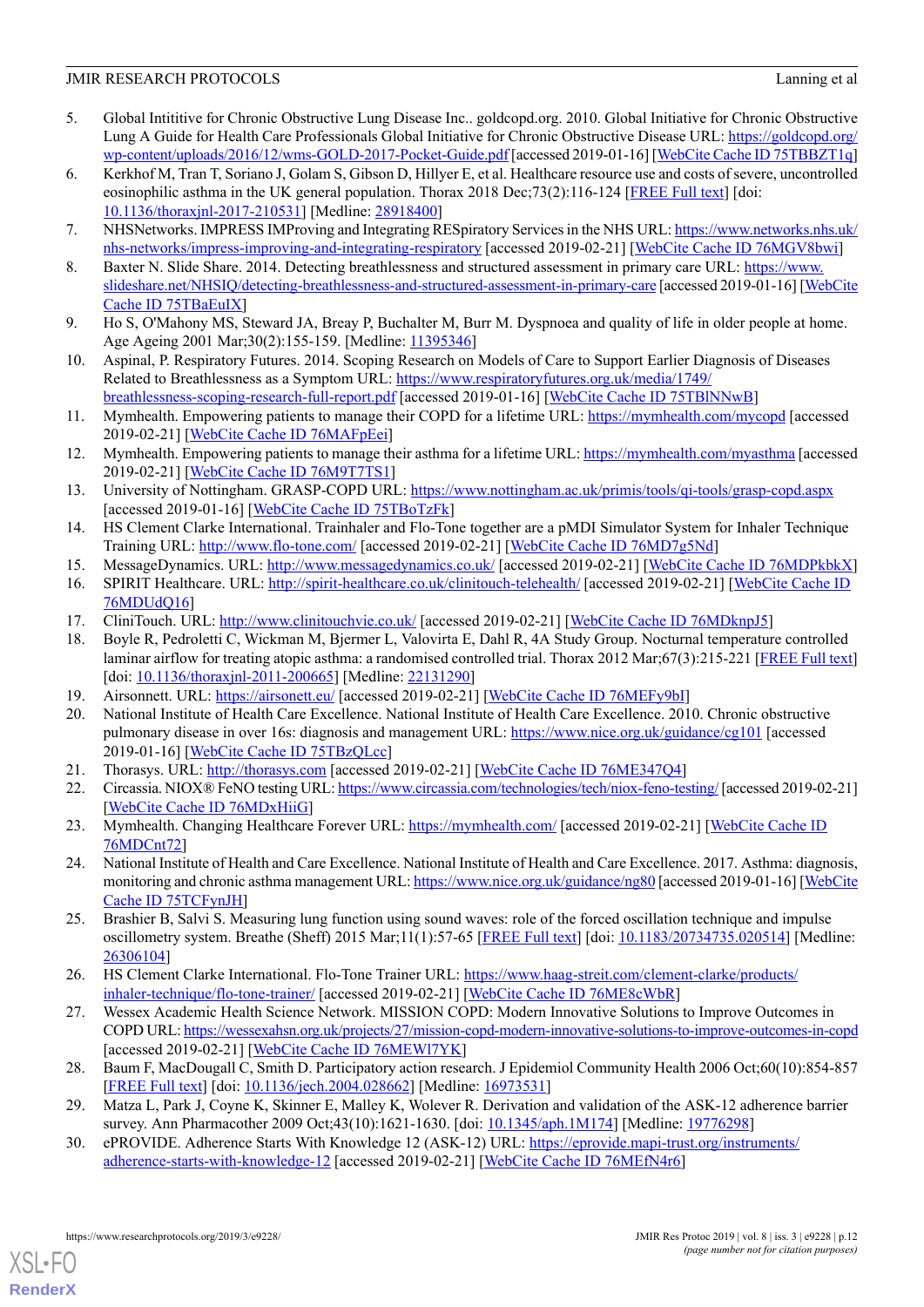- <span id="page-12-0"></span>31. Wyrwich KW, Khan S, Navaratnam P, Nolte H, Gates D. Validation and agreement across four versions of the asthma control questionnaire in patients with persistent asthma. Respir Med 2011 May;105(5):698-712 [\[FREE Full text\]](https://linkinghub.elsevier.com/retrieve/pii/S0954-6111(10)00478-6) [doi: [10.1016/j.rmed.2010.11.004\]](http://dx.doi.org/10.1016/j.rmed.2010.11.004) [Medline: [21146389](http://www.ncbi.nlm.nih.gov/entrez/query.fcgi?cmd=Retrieve&db=PubMed&list_uids=21146389&dopt=Abstract)]
- <span id="page-12-1"></span>32. Kon SSC, Canavan JL, Jones SE, Nolan CM, Clark AL, Dickson MJ, et al. Minimum clinically important difference for the COPD Assessment Test: a prospective analysis. The Lancet Respiratory Medicine 2014 Mar;2(3):195-203. [doi: [10.1016/S2213-2600\(14\)70001-3\]](http://dx.doi.org/10.1016/S2213-2600(14)70001-3)
- <span id="page-12-2"></span>33. Myers J, Bader D, Madhavan R, Froelicher V. Validation of a specific activity questionnaire to estimate exercise tolerance in patients referred for exercise testing. Am Heart J 2001 Dec;142(6):1041-1046. [doi: [10.1067/mhj.2001.118740\]](http://dx.doi.org/10.1067/mhj.2001.118740) [Medline: [11717610](http://www.ncbi.nlm.nih.gov/entrez/query.fcgi?cmd=Retrieve&db=PubMed&list_uids=11717610&dopt=Abstract)]
- <span id="page-12-4"></span><span id="page-12-3"></span>34. Grammatopoulou E, Skordilis E, Georgoudis G, Haniotou A, Evangelodimou A, Fildissis G, et al. Hyperventilation in asthma: a validation study of the Nijmegen Questionnaire--NQ. J Asthma 2014 Oct;51(8):839-846. [doi: [10.3109/02770903.2014.922190\]](http://dx.doi.org/10.3109/02770903.2014.922190) [Medline: [24823322](http://www.ncbi.nlm.nih.gov/entrez/query.fcgi?cmd=Retrieve&db=PubMed&list_uids=24823322&dopt=Abstract)]
- <span id="page-12-5"></span>35. Mitchell A. The University of Waikato. 2011. Test-retest reliability and determinants of the Self Evaluation of Breathing Questionnaire (SEBQ): A measure of dysfunctional breathing URL: [https://unitec.researchbank.ac.nz/bitstream/handle/](https://unitec.researchbank.ac.nz/bitstream/handle/10652/1867/Ashleigh%20Mitchell%20MOst.pdf?sequence=1&isAllowed=y) [10652/1867/Ashleigh%20Mitchell%20MOst.pdf?sequence=1&isAllowed=y](https://unitec.researchbank.ac.nz/bitstream/handle/10652/1867/Ashleigh%20Mitchell%20MOst.pdf?sequence=1&isAllowed=y) [accessed 2019-02-21]
- <span id="page-12-6"></span>36. Hibbard J, Mahoney E, Stockard J, Tusler M. Development and testing of a short form of the patient activation measure. Health Serv Res 2005 Dec; 40(6 Pt 1):1918-1930 [\[FREE Full text\]](http://europepmc.org/abstract/MED/16336556) [doi: [10.1111/j.1475-6773.2005.00438.x](http://dx.doi.org/10.1111/j.1475-6773.2005.00438.x)] [Medline: [16336556](http://www.ncbi.nlm.nih.gov/entrez/query.fcgi?cmd=Retrieve&db=PubMed&list_uids=16336556&dopt=Abstract)]
- <span id="page-12-7"></span>37. Nolan C, Longworth L, Lord J, Canavan J, Jones S, Kon S, et al. The EQ-5D-5L health status questionnaire in COPD: validity, responsiveness and minimum important difference. Thorax 2016 Dec;71(6):493-500 [\[FREE Full text\]](http://thorax.bmj.com/cgi/pmidlookup?view=long&pmid=27030578) [doi: [10.1136/thoraxjnl-2015-207782](http://dx.doi.org/10.1136/thoraxjnl-2015-207782)] [Medline: [27030578\]](http://www.ncbi.nlm.nih.gov/entrez/query.fcgi?cmd=Retrieve&db=PubMed&list_uids=27030578&dopt=Abstract)
- <span id="page-12-8"></span>38. Chen H, Blanc PD, Hayden ML, Bleecker ER, Chawla A, Lee JH, TENOR Study Group. Assessing productivity loss and activity impairment in severe or difficult-to-treat asthma. Value Health 2008;11(2):231-239 [[FREE Full text](https://linkinghub.elsevier.com/retrieve/pii/S1098-3015(10)60516-5)] [doi: [10.1111/j.1524-4733.2007.00229.x\]](http://dx.doi.org/10.1111/j.1524-4733.2007.00229.x) [Medline: [18380635](http://www.ncbi.nlm.nih.gov/entrez/query.fcgi?cmd=Retrieve&db=PubMed&list_uids=18380635&dopt=Abstract)]
- <span id="page-12-10"></span><span id="page-12-9"></span>39. Brazier J, Harper R, Jones N, O'Cathain A, Thomas K, Usherwood T, et al. Validating the SF-36 health survey questionnaire: new outcome measure for primary care. BMJ 1992 Jul 18;305(6846):160-164 [\[FREE Full text\]](http://europepmc.org/abstract/MED/1285753) [Medline: [1285753](http://www.ncbi.nlm.nih.gov/entrez/query.fcgi?cmd=Retrieve&db=PubMed&list_uids=1285753&dopt=Abstract)]
- 40. Juniper E, Buist A, Cox FM, Ferrie PJ, King DR. Validation of a standardized version of the Asthma Quality of Life Questionnaire. Chest 1999 May;115(5):1265-1270. [Medline: [10334138\]](http://www.ncbi.nlm.nih.gov/entrez/query.fcgi?cmd=Retrieve&db=PubMed&list_uids=10334138&dopt=Abstract)
- 41. Welling JBA, Hartman JE, Ten Hacken NHT, Klooster K, Slebos D. The minimal important difference for the St George's Respiratory Questionnaire in patients with severe COPD. Eur Respir J 2015 Dec;46(6):1598-1604 [[FREE Full text](http://erj.ersjournals.com/cgi/pmidlookup?view=long&pmid=26493797)] [doi: [10.1183/13993003.00535-2015](http://dx.doi.org/10.1183/13993003.00535-2015)] [Medline: [26493797\]](http://www.ncbi.nlm.nih.gov/entrez/query.fcgi?cmd=Retrieve&db=PubMed&list_uids=26493797&dopt=Abstract)

## **Abbreviations**

**ASK-12:** Adherence Starts with Knowledge questionnaire-12 **AQLQ:** Asthma Quality of Life Questionnaire **COPD:** chronic obstructive pulmonary disease **FeNO:** fractional exhaled nitric oxide **GP:** general practitioner **GOLD:** Global Obstructive Lung Disease **GRASP:** Guidance on Risk Assessment in Stroke Prevention **HCP:** health care professional **MISSION ABC:** Modern Innovative Solution Improving Outcomes in Asthma, Breathlessness, and COPD **NICE:** National Institute for Health and Care Excellence

*Edited by G Eysenbach; submitted 25.10.17; peer-reviewed by W Storrar, M Duplaga, D Ryan; comments to author 17.12.17; revised version received 09.01.18; accepted 23.02.18; published 01.03.19*

*Please cite as:*

*Lanning E, Heiden E, Longstaff J, Fogg C, Brown T, Rupani H, Dewey A, Neville D, Jones T, DeVos R, Mottershaw M, Bassett P, Chauhan AJ*

*Modern Innovative Solutions to Improve Outcomes in Asthma, Breathlessness, and Chronic Obstructive Pulmonary Disease (MISSION ABC): Protocol for a Mixed-Methods Study*

*JMIR Res Protoc 2019;8(3):e9228*

*URL: <https://www.researchprotocols.org/2019/3/e9228/>*

*doi[:10.2196/resprot.9228](http://dx.doi.org/10.2196/resprot.9228) PMID:*